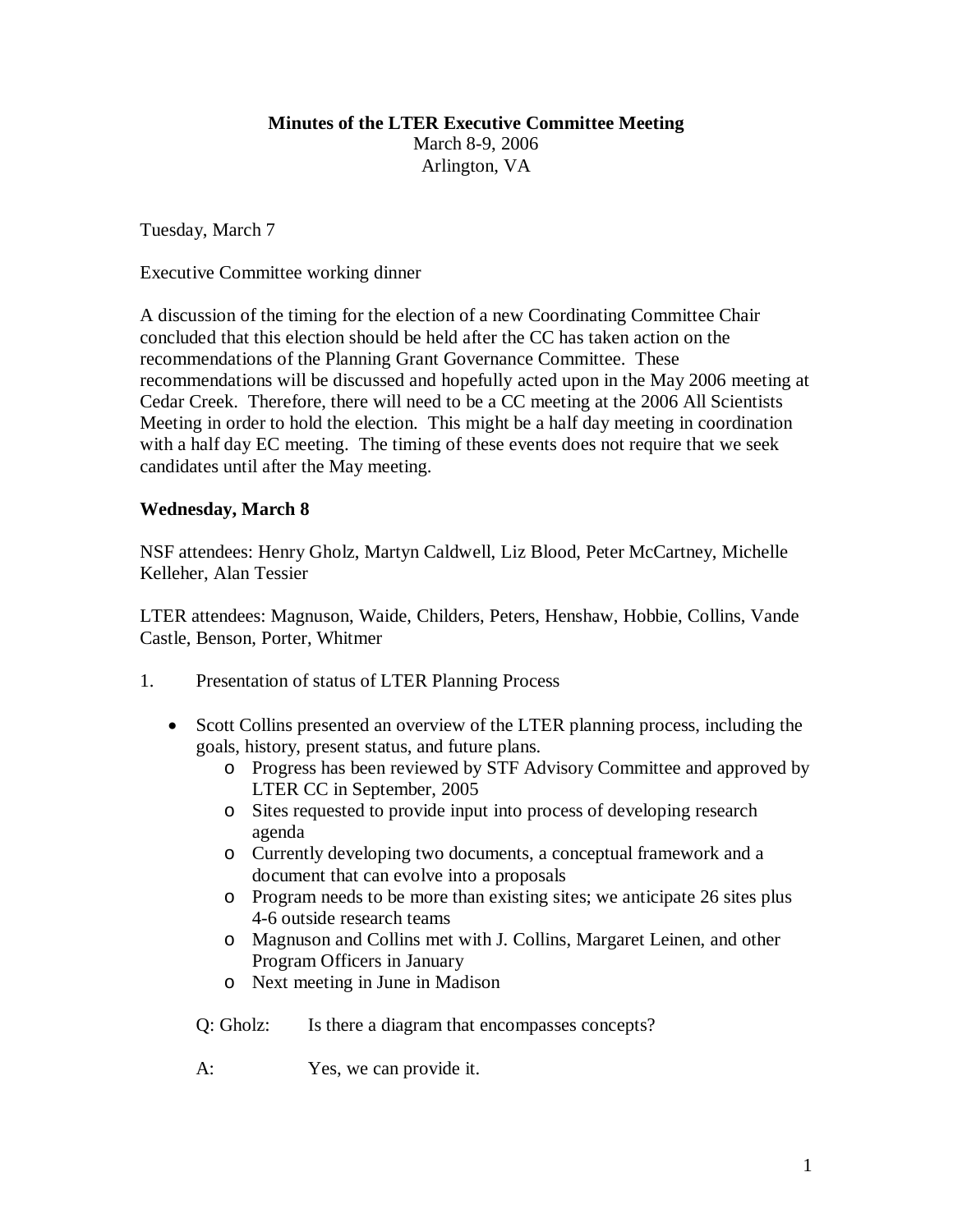Q: Gholz: How does altered biotic structure fit in?

Q: Magnuson: How do we ensure that cross-site research is the eventual outcome of the process?

Q: Gholz: How does process relate to NCEAS?

Q: Hobbie: Recall that there were suggestions also to do more synthesis of long-term data of all kinds.

Q: Gholz: NCEAS is set up to do post-facto synthesis; funds to do planned synthesis are lacking

Q: Blood: Where are you in regard to the participation of social scientists?

• Barbara Benson gave an overview of the cyberinfrastructure element of the planning process (see PowerPoint) including goals, support for ecological approaches, products (working documents are posted on the Planning Grant wiki), focus group objectives and composition

Q: Gholz: Where do Clim and Hydro DB fit into this scheme?

A: Benson: These represent post-collection data integration efforts, which are part of the scheme of using global schemas for a federated system.

A: Henshaw: Moving toward more web-services oriented, eml-driven architecture with tools to make creating site specific filters easier.

Q: Caldwell: How close has the interaction been with NEON?

A: various LTER people: These are parallel planning processes that have some overlap of people. There were people who had participated in NEON IT planning who were participants in the LTER CI Focus Groups. The same is true for the science planning groups. These Focus Groups also included people from other groups engaged in similar CI planning efforts such as CUAHSI and OpenDAP.

Q: Blood: How are the responsibilities for different pieces of cyberinfrastructure portioned out among the different players?

A: Benson: There have been some very interesting partnerships for developing middleware components between LTER and computer scientists, for example, LNO with NCSA on grid technology and NTL with SDSC and others on tools for the scalability of sensor networks.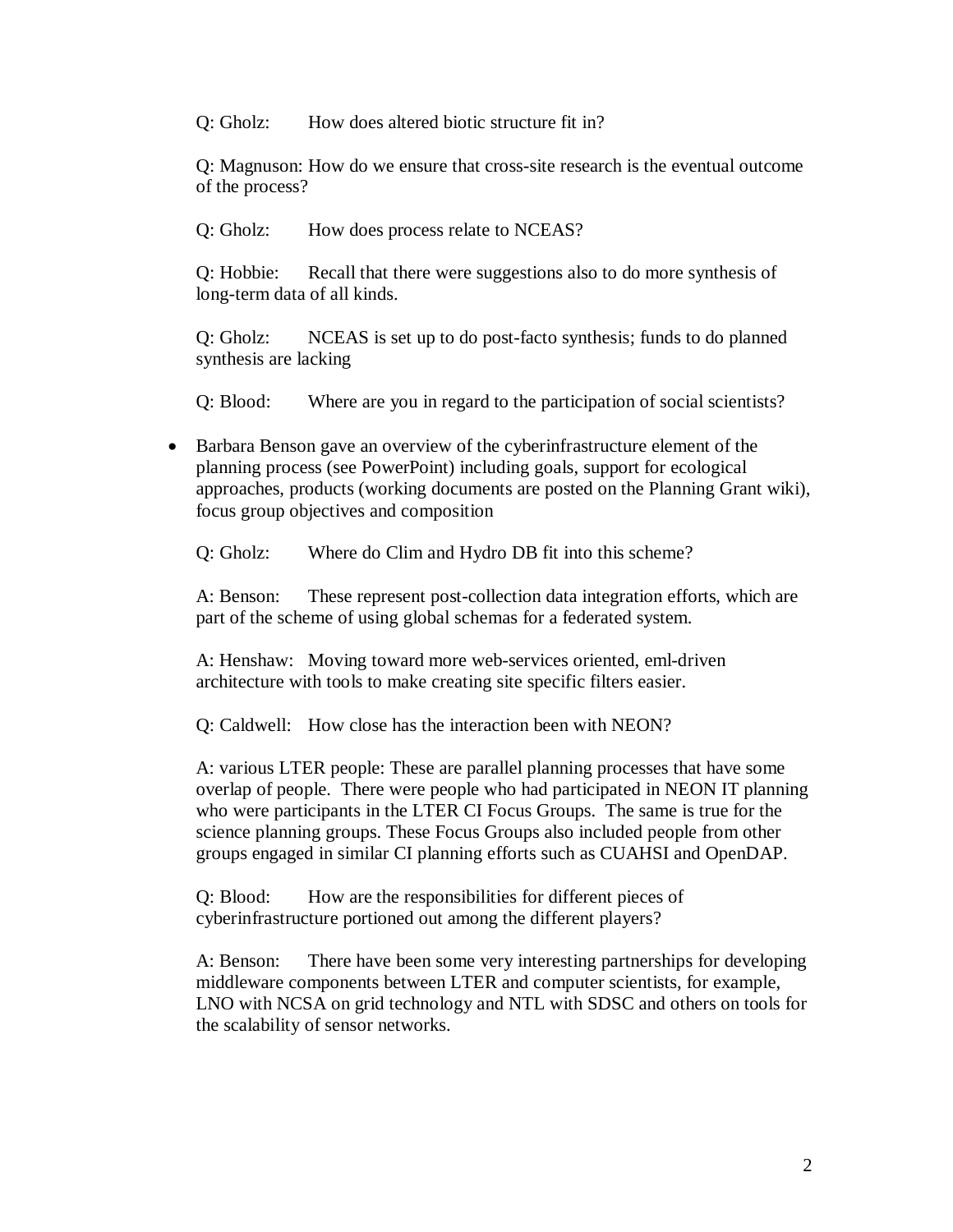A: S. Collins: What is the difference between the developing the best ideas and implementing those ideas at the ground level?

Q: Blood: Once software is developed who is responsible for implementation, maintenance and update? Discussions with Office of Cyberinfrastructure may result in them providing services to virtual cyber entities. **Blood needs feedback to put into plan being developed at NSF.**

A: various LTER people: In LTER we need to be operating in production mode; prototypes and proof of concept are not enough. We need a funding model for "hardening" software and support and maintenance of software.

### Q: Gholz: **Need to come up with an integrated view of what cyberinfrastructure is lacking in LTER and what is the cost of acquiring it.**

2. Governance Plan

Ann Zimmerman and John Magnuson presented the recommendations of the Planning Grant Governance Committee (see PowerPoint), which were discussed for two hours by the EC. Major suggestions for improving the recommendations included (from Ann Zimmerman's notes):

Emphasize the science role of this group by expanding the first bullet: Set the vision of the Network's science agenda. Suggestions that were made to be sub-bullets were:

- Interact with existing and emerging networks
- Develop ideas for new proposals for network-level science (also stated as: Focus on identifying and obtaining new sources of funding for cross-site research; Guide Network in obtaining funding for cross-site research)
- Develop synthetic products
- Do science

#### (**Ann will send these suggestions to Deb who will come back with a list of suggestions regarding the sub-bullets**.)

A related suggestion was to collapse the following 2 bullets (approve bylaws changes; vote on Chair of EC/CC and make them sub-bullets under a category called "Conduct business of the CC".

A discussion also surrounded the bullet "Evaluate effectiveness of the EC and Chair annually." A consensus was reached to remove this bullet. The group thought that leaving this responsibility would detract from the CC focus on science. Instead, under the current bylaws, the CC can impeach the Chair, and it should stay this way.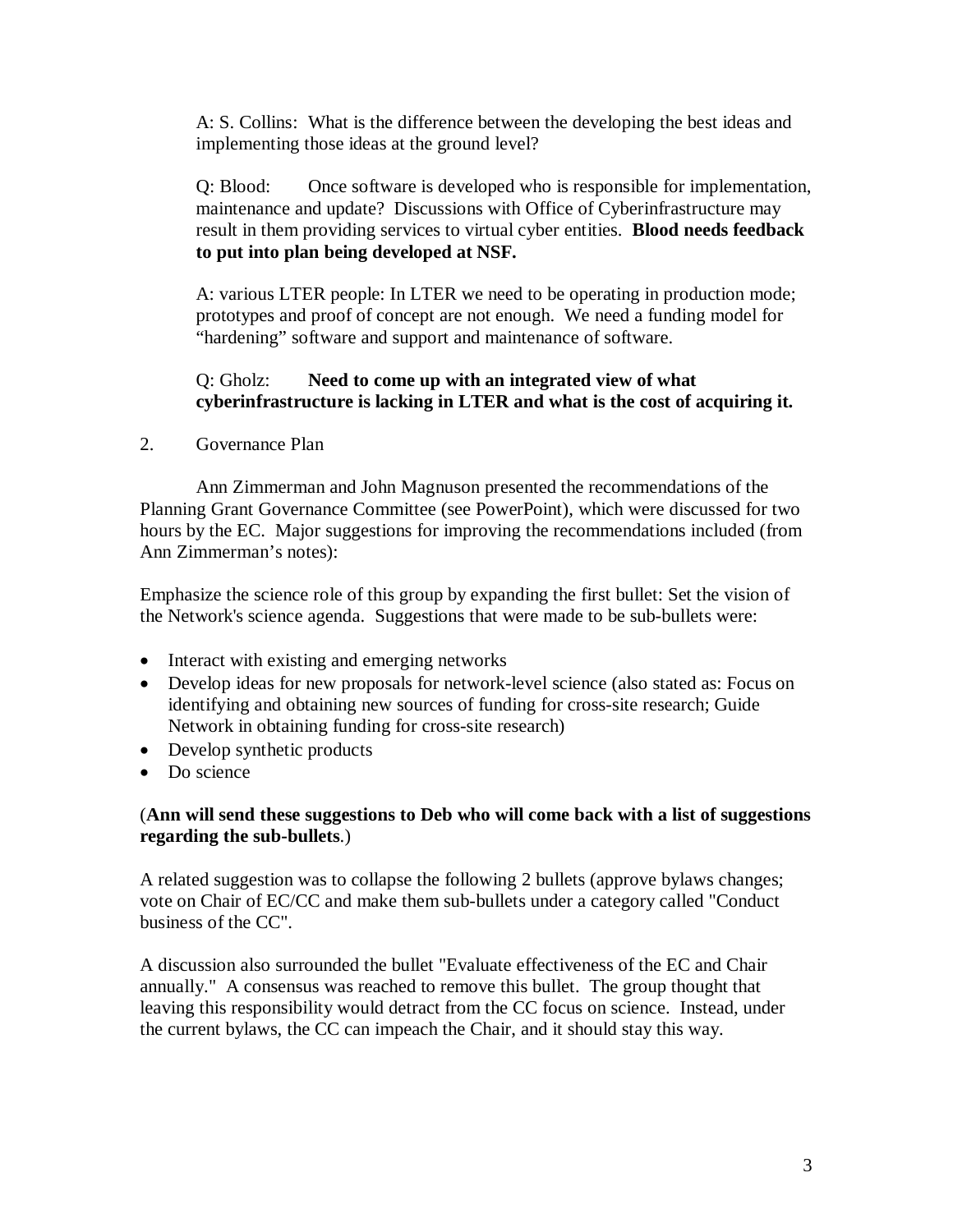Don asked if the Chairs of Standing Committees will attend the CC meetings? Does the IM representative on the EC go to the CC meeting? It's important to have an Information Manager present when science issues are discussed.

John Magnuson: The more appropriate question is under what terms do they go.

The current bylaws state that the Standing Committees may have representation at Coordinating Committee meetings at the discretion of the Executive Committee.

### *Notes regarding proposed changes to EC:*

Question about who appoints committee chairs: EC elects Chair. Members of targeted and ad hoc committees are recommended and voted on by EC.

The IM community picks the IM representative for the EC.

Bob noted that there are budget implications for changing the frequency of meetings. Having one less meeting of the CC may not make up for the costs of having a larger EC and an additional meeting per year.

#### *Notes regarding increasing representativeness of the EC:*

Deb: Who deals with problems of sites feeling like they're not being represented well? How does it work now?

After some discussion, people agreed that this is a matter that the Chair should work to resolve.

Scott: The representation scheme proposed isn't the most parsimonious; it may be too complex. He would rather have site representatives represent the entire Network rather than a subset of sites. Wants to encourage EC members to act in the best interest of the entire Network.

Scott proposed that there be 3 bodies:

- A body of the lead PIs
- The EC
- Science meeting that has lead PIs and at least one other person from a site

The rationale for this is that there are things that lead PIs will want to/should vote on. Thus, another responsibility of the EC is to figure out which things should be voted on by lead PIs. Votes could take place electronically.

Concern expressed by several people that the size of the EC as proposed is too big. It was suggested that there be 6 representatives that rotate through from the sites (sites select their won rep) and 3 members-at-large elected by the EC. John M. stated that it's important for the EC to have some latitude to determine its membership; this is why he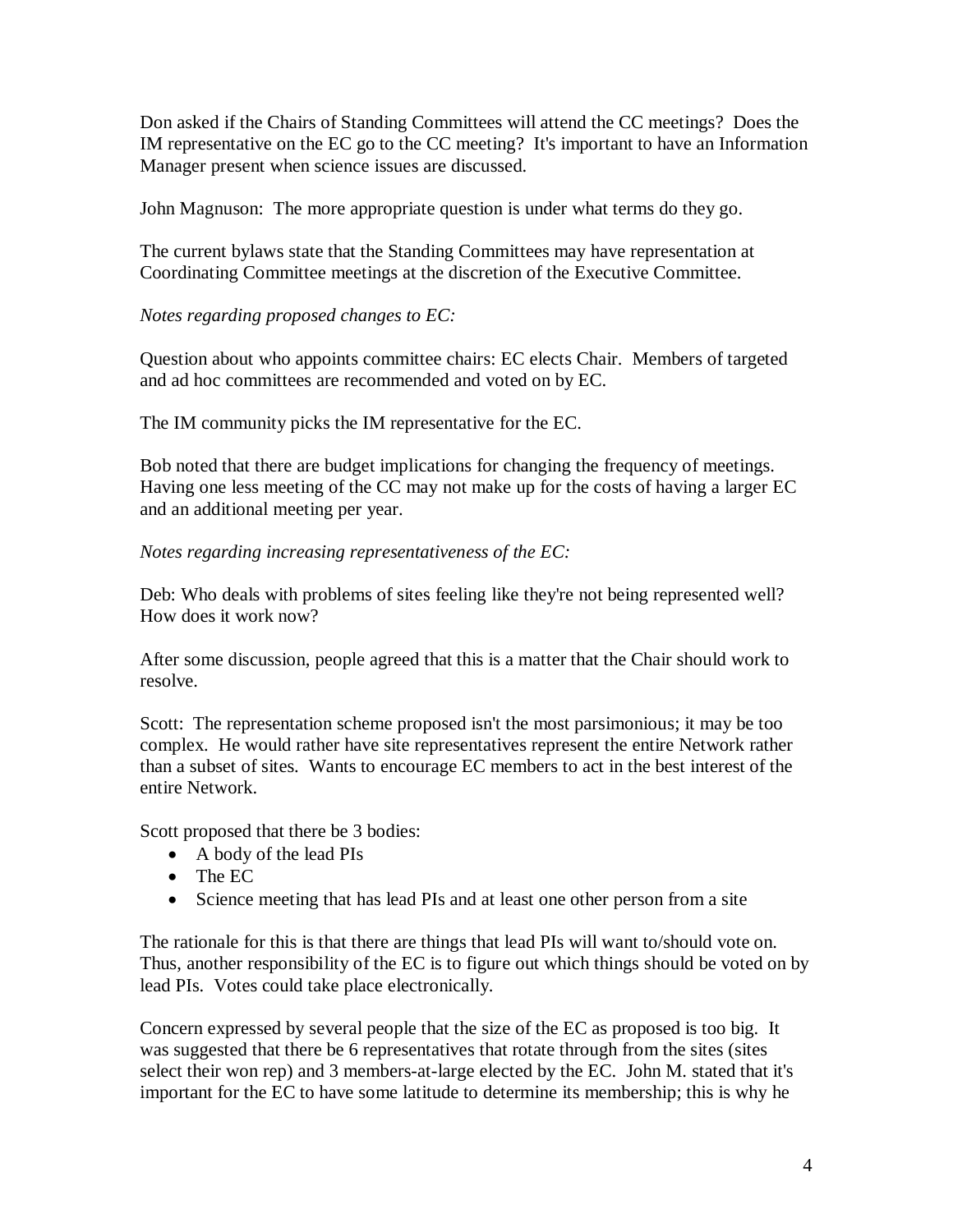suggested the members-at-large category. Also, there may be good leaders who are out there, but not on the EC, or particular expertise that is needed on the EC from time to time.

These issues will be discussed further by the EC on March 9. The issues to be resolved are: 1) How many at-large members; 2) How at-large members are elected; and 3) How many site members.

(The March 9 discussion came to the following conclusions:

We would have 9 members from the sites. When its turn comes, the site determines its representative. Making a correction for the present sites represented and the most recent sites represented, the rest would be arranged randomly and when their turn came they are expected to name a member and that same person would be expected to participate in network governance for three years. These representatives would act in behalf of the network and not represent a set of other sites.

Three at large members would be determined by the Executive Committee, one being chosen per year.

All terms are for three years.)

### *Notes regarding the proposed terms of the chair:*

Term limit: Discussion around whether the Chair's term should be 2 or 3 years. Several people were concerned that it would be easier to get people to agree to a two-year term. Plus, with the year as Chair-elect, someone essentially serves for 3 years. One downside to this is that it will take a while for people (federal agencies, other organizations, etc.) to realize who the Chair is if it changes frequently. This is a good reason for having the stable contact point be the LNO.

In the end, it was decided to change the proposed term from 3 years to 2. Chair can still be re-elected for one term.

Compensation: Someone noted that the expectations of what time you expect to devote can be different from what you're compensated for. In other words, even though it's a half-time job, the compensation may be at 30% level. No resolution reached on this, although the group seemed to lean toward the 50% level.

3. Report from Henry Gholz

During lunch, Henry Gholz provided an overview of DEB/NSF issues

• Henry and Ali Whitmer had an exciting meeting with EHR – Ali Whitmer will brief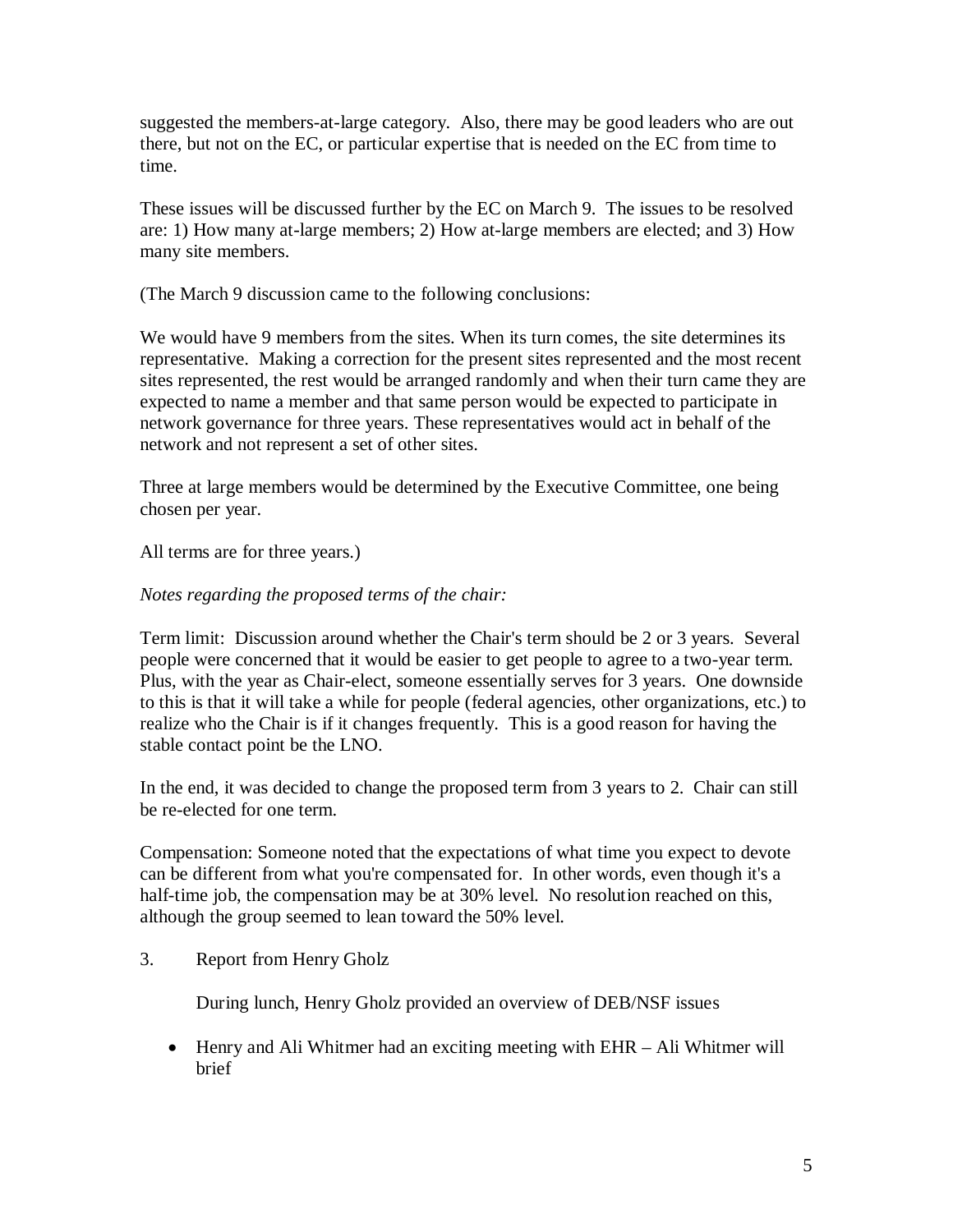- TRENDS project J. Collins very supportive of LTER; interested in advancing theory; need to **focus LTER** presentations on contributions to advancing theory
- Gragson and Grove going to visit NSF in April; Baerwald has been difficult to contact incommunicado because HSD program has \$32 million this year; Baerwald heads this as well as Biocomplexity CNH competition
- Penny Firth, Acting Director of DEB, is working on a new Biosphere Initiative. Although the details of this initiative are not yet public, the general outline seems to be the same as discussed with Bob Waide during Penny's recent visit to Albuquerque (this point was confirmed later offline). The initiative couples human and natural systems and ecological and social scientists through a focus on ecosystem services.
- Budget generally better, and 07 budget has across the board increase. However, 06 general Federal budget projection is bleak. In NSF, we may see such changes in the distribution of funding within BIO, with Microbial Observatories having less money. Ecology and Ecosystems took cuts in 06. Next year, if 07 budget goes through as planned, coincidentally all sites will be at same (\$820K) level except for two augmented sites. There is a possibility that LTER budget will be flatlined at that point.
- We should talk to SBE folks (Lightfoot) and GEO (Barrequeta).
- 4. Bob Waide led a discussion of the accomplishments of the LTER Network Office during the past year. Subsequent discussion led to the decision to rely on the results of the mid-term review for this year's evaluation. Additional comments included the need to re-think the purpose of the annual site survey.
- 5. Bob Waide reported on the CLEANER All Hands meeting held March 7-8. CLEANER and CUAHSI are proposing to join into a joint organization called the WATERS Network. They are still discussing the fundamental characteristics of such a partnership and are at the point in their planning that NEON was several years ago. There is still some pessimism that the collaboration will work. However, they have made significant progress in some areas such as information management tools for hydrological data, and the **LNO should follow up their interactions with David Maidment** in this area. **The LTER Network should have periodic updates on CLEANER progress.**
- 6. Magnuson and Waide led a discussion of items for the agenda for the Cedar Creek CC meeting. It was decided to schedule a half-day EC meeting the afternoon of May 16 to dovetail with a NISAC meeting schedule for May 15-16. A draft agenda was agreed upon and **will continue to be fleshed out by Magnuson and Waide.**
- 7. Collins and Waide met with Sherry Farwell and Jim Gosz from the EPSCoR program to discuss possible collaborations. Scott gave a brief overview of the LTER planning process and the group discussed linking NEON and the LTER planning grant. Specifically, they discussed possible EPSCoR funded sites as participants in the science arising from the planning grant. There may be sites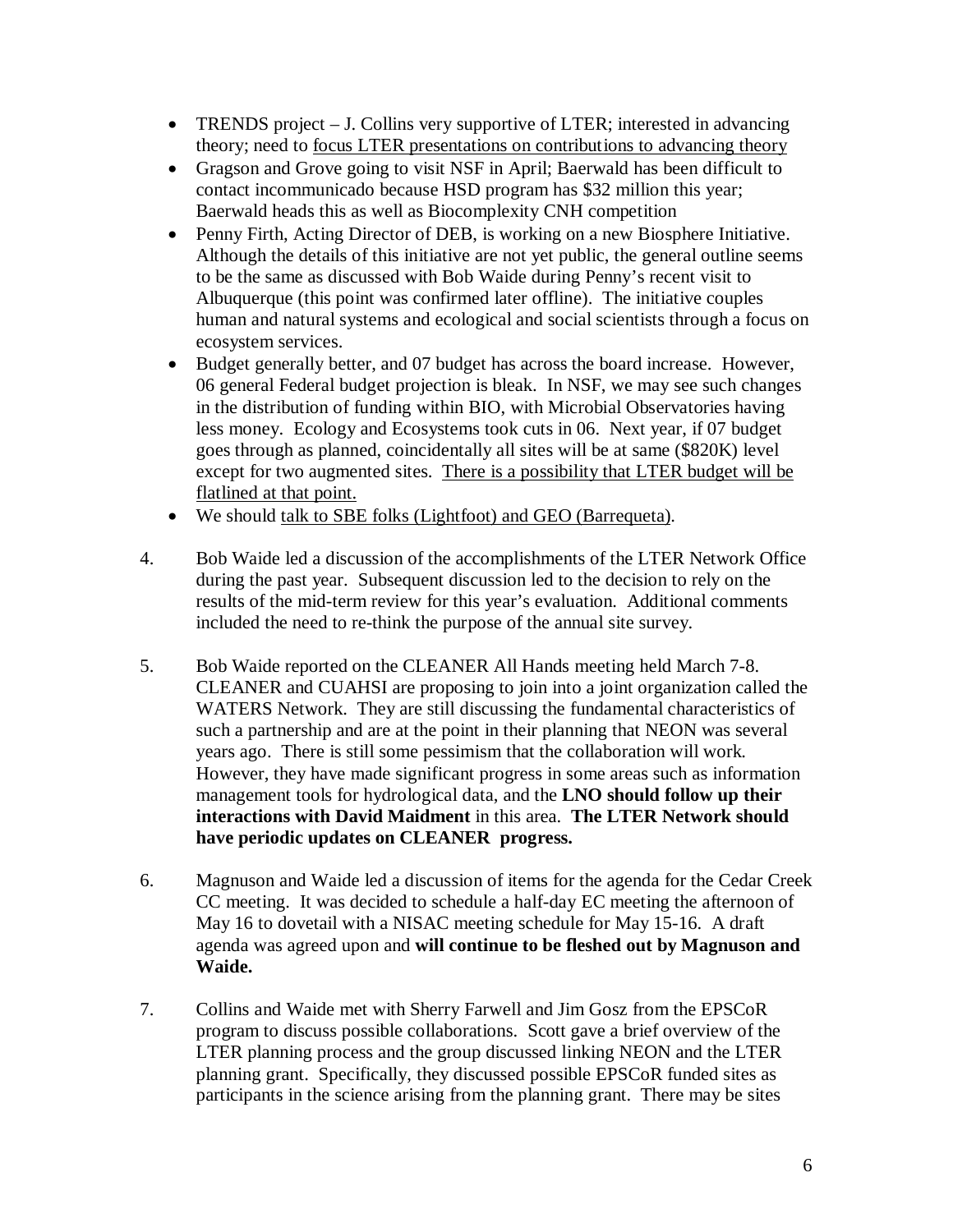funded by EPSCoR that could plug geographic or technical gaps in the LTER Network.

8. Liz Blood met with the Executive Committee to discuss the NSF vision for NEON.

## **Thursday, March 9, 2006**

The mini-symposium was held in the morning and attended by roughly 75 people. A list of attendees was created and is attached to this document. Not all attendees signed the list. A list of speakers and topics is attached to this report.

The session was introduced by Jim Collins and Henry Gholz and chaired by Ali Whitmer. The general opinion of the presentations is that they were excellent as individual offerings and as a group. The LTER program is proud to be represented to NSF and other agencies in the DC area by these presentations. Examples of research from our colleagues were in respect to global change, emerging concepts and theories, influence of people from archeological studies, and graduate thesis research. Many favorable comments were received from attendees. NSF was so impressed by the min-symposium presentations that they are going to issue a series of special press releases on the topics discussed. They also suggested that we **pick dates and schedule a room for next year's mini-symposium now.**

- 9. A lunchtime meeting with Gassam Asrar and Evert Byington of ARS led to an interesting and profitable exchange of views. The major points discussed were:
	- the role of LTARs and how the ARS can be engaged in this process (LTARs are being developed from the CSREES side of the USDA)
	- the continued support of existing LTER ARS sites, and the interest from both groups in expanding the connections between LTER and the ARS
	- the Trends project provides an example of joint agency collaboration and creation of products
- 10. Magnuson and Collins met privately with Jim Collins before the afternoon session. They reported on the results of our mini budget request that J. Collins had asked us to make of our sites. They presented the summary of the responses to him and pointed out that the greatest expressed needs were in the areas of information systems and graduate student support. The summary table is attached here. Jim Collins was interested in our findings. He did not act on our information but was interested as part of the planning process that we consider what is needed to bring the sites up to a standard level of being able to participate in inter-site research and other areas. He encouraged us to consider letting him know how a progressive scale of value added for levels of funding would look to reach certain standards at the sites. He again stressed his belief that we should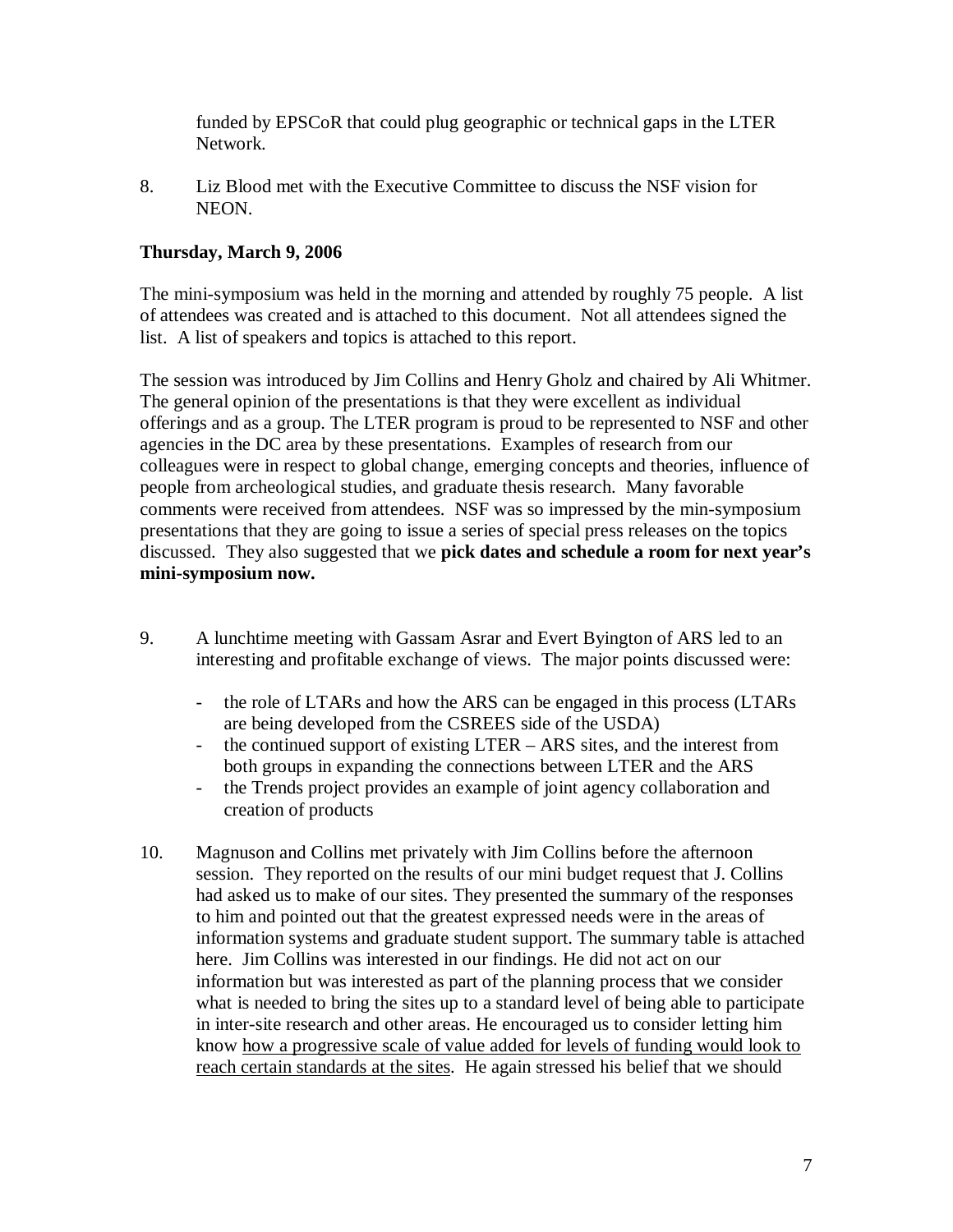recognize contribution to theory and concepts as being central to anything we do in the science arena.

11. Meeting with Jim Collins (also present Henshaw, Magnuson, Whitmer, Peters, Hobbie, Childers, Caldwell, Gosz, Gholz, Waide)

Jim Collins gave a brief overview of his vision for NSF/BIO.

Upon his request, Ali Whitmer presented an overview of the education aspects of the LTER planning grant including EdEn grants, grad and undergrad training programs, best practices undergrad training programs,

Q: Collins: What do you see as value added by spending money through networks or other large initiatives?

A: Whitmer: The capacity to increase diversity is much greater when we work together in networks.

### **Need to bring out justification for value added and leveraging in LTER as part of the strategic plan. (Need to redo the site characteristics table). Need to focus on minority participation**

Don Henshaw described the CI component of the planning grant, including the participants in the CI working group, the assessment survey of cyberinfrastructure and capabilities at LTER sites, and the process of planning for necessary cyberinfrastructure to accommodate network science plans for new cross-site experiments, data mining of existing long-term site observations, and model development and archival.

Q: Collins: Have we done an analysis of what kind of machines or machines will be necessary when the network is built out and gathering data?

A: Henshaw: While there are computing and mass storage needs at the site and network level, we are primarily interested in the development of middle-ware to facilitate the integration of multidisciplinary, multi-site data and network science goals. The middleware will include software and bandwidth development and will focus on quality and throughput of network science data to improve data discovery and interoperability across the Network.

Collins: We need to get information on the actual physical needs for cyberinfrastructure, particularly computing power. Get a vision of this as early as possible, a **one-pager by the end of March**. If PACE holds on, we are looking at a doubling of NSF. Genie is a proposed testbed for networks.

Henshaw: Human resources devoted to information science positions are needed across a range of operational scales including study sites, multi-site projects, multi-site networks, and centers, but also requiring support of open-source communities and academic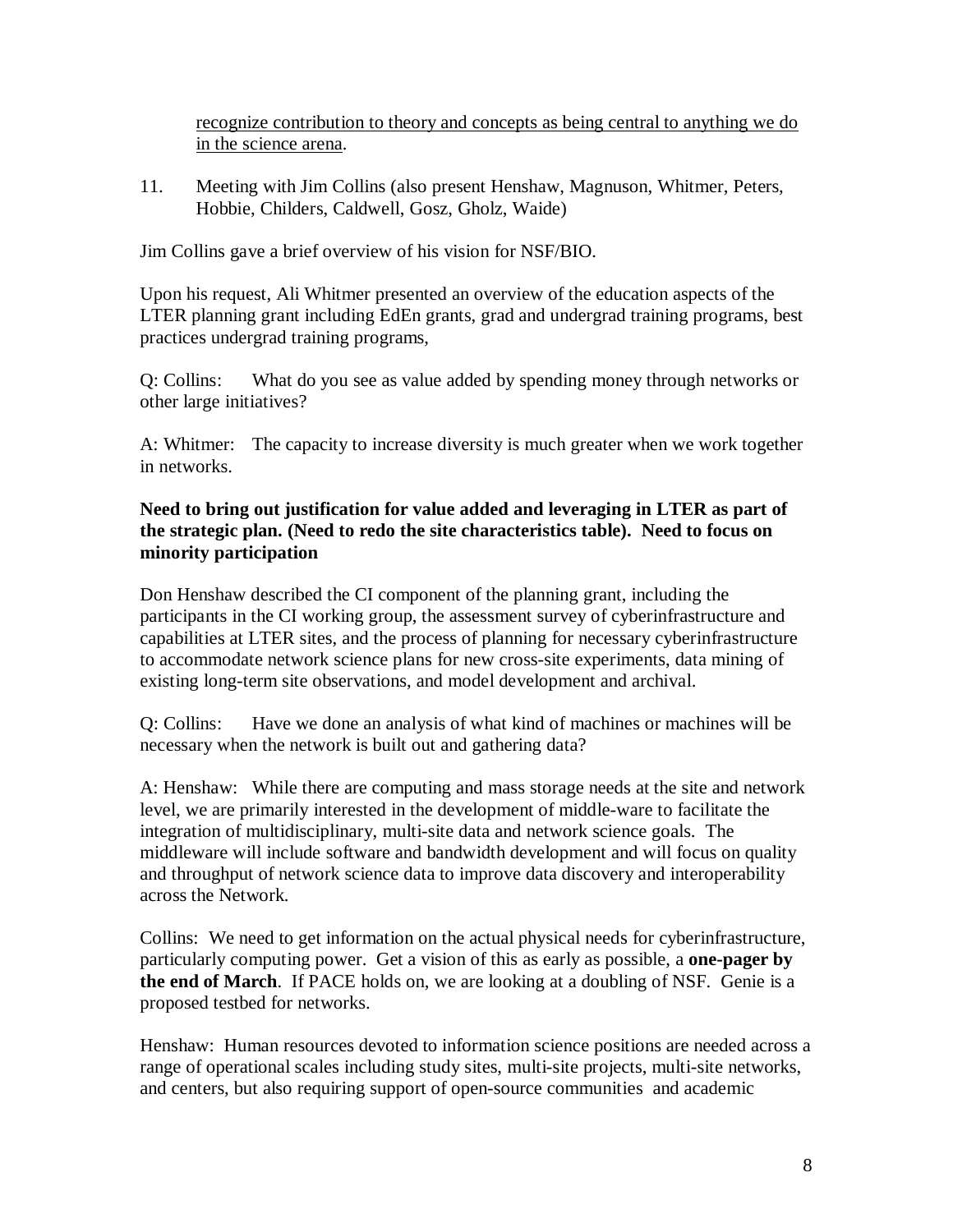programs. Strategic allocation of resources is needed to place resources where they are most useful. The modeling center would provide resources to assist in model development, re-use, and archival.

12. Penny Firth made a short presentation on her vision for DEB. She pointed out that we were in a period of great opportunity. She echoed Jim Collins statement that theory should be framing what we are going to do. She asked us to turn more attention to partnerships with shared money and shared goals. She also asked how we could form partnerships that would increase the flow of NSF-funded information to decision makers.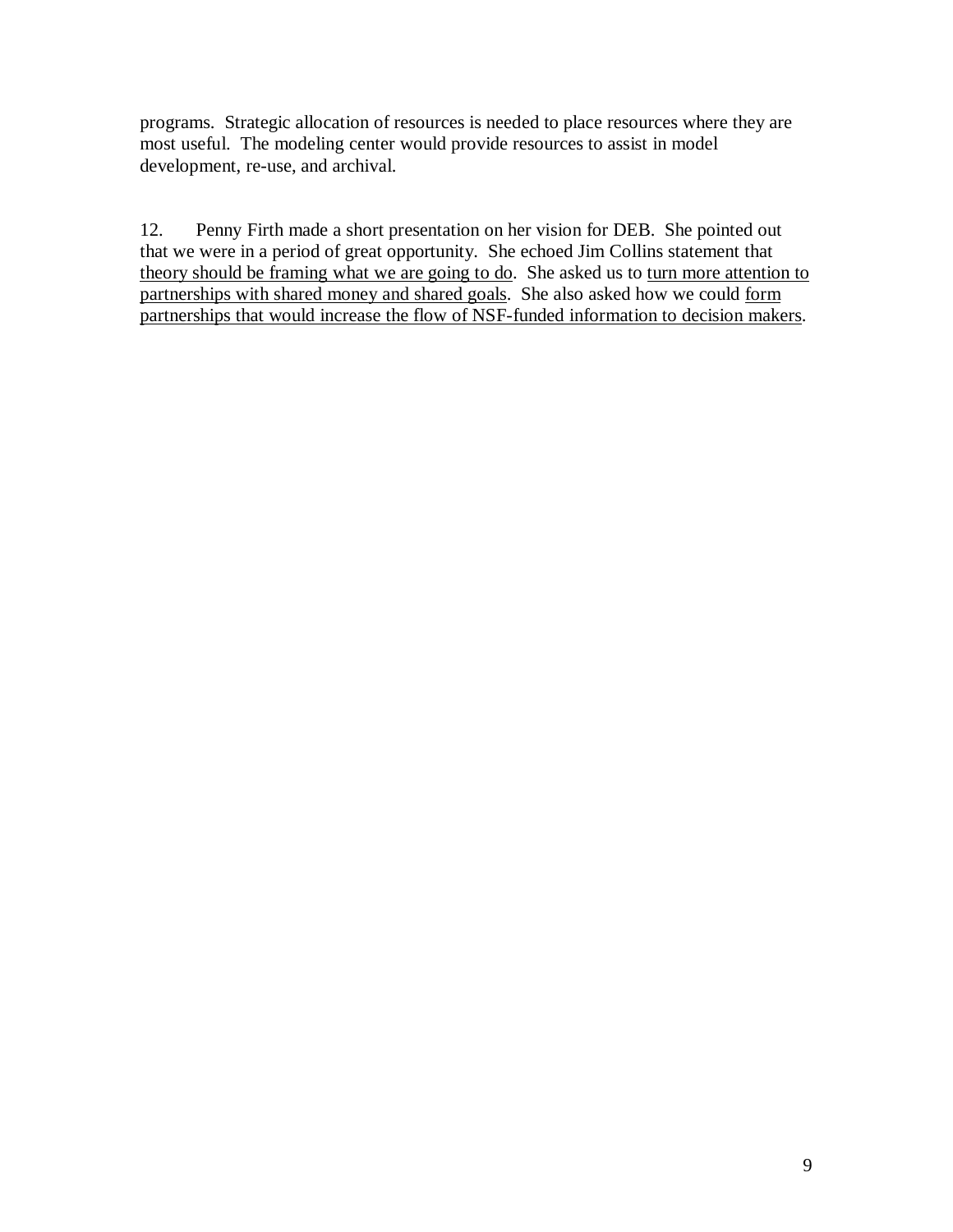# **Draft Agenda 8 - LTER Executive Committee March 8-10, 2006 Arlington, VA**

# **Tuesday, March 7**

| 7:00 PM  | EC working dinner<br>Brainstorm for candidates for Chair of the Coordinating Committee.<br>Timeline and mechanism for election of Chair <sup>1</sup> |
|----------|------------------------------------------------------------------------------------------------------------------------------------------------------|
|          | Wednesday, March 8 – Room 370 - NSF                                                                                                                  |
| 8:00 AM  | Update on LTER Planning Grant (30 minutes; Collins)                                                                                                  |
|          | Update on Cyber Infrastructure planning (30 minutes; Benson)                                                                                         |
|          | Coffee break (15 minutes)                                                                                                                            |
|          | Review and provide feedback to the draft governance $plan^2(2 hours;$<br>Zimmerman/Magnuson)                                                         |
| 11:30 AM | Break to get sandwiches                                                                                                                              |
| 12:00 PM | Working lunch - Update from Henry Gholz on NSF activities                                                                                            |
|          | Move to Room $680 - NSF$                                                                                                                             |
| 1:00 PM  | Annual review of the LNO (including mid-term review report) (60<br>minutes; Waide)                                                                   |
|          | Report from CLEANER meeting (15 minutes; Waide)                                                                                                      |
|          | Tentative agenda for the Cedar Creek CC meeting <sup>3</sup> (30 minutes;<br>Magnuson/Waide)                                                         |
|          | Break (15 minutes)                                                                                                                                   |
| 3:00 PM  | Sherry Farwell - EPSCoR                                                                                                                              |
| 4:00 PM  | Liz Blood $-$ NEON $(60 \text{ minutes})$                                                                                                            |
| 5:00 PM  | Adjourn                                                                                                                                              |
| 7:00 PM  | Dinner with mini-symposium speakers                                                                                                                  |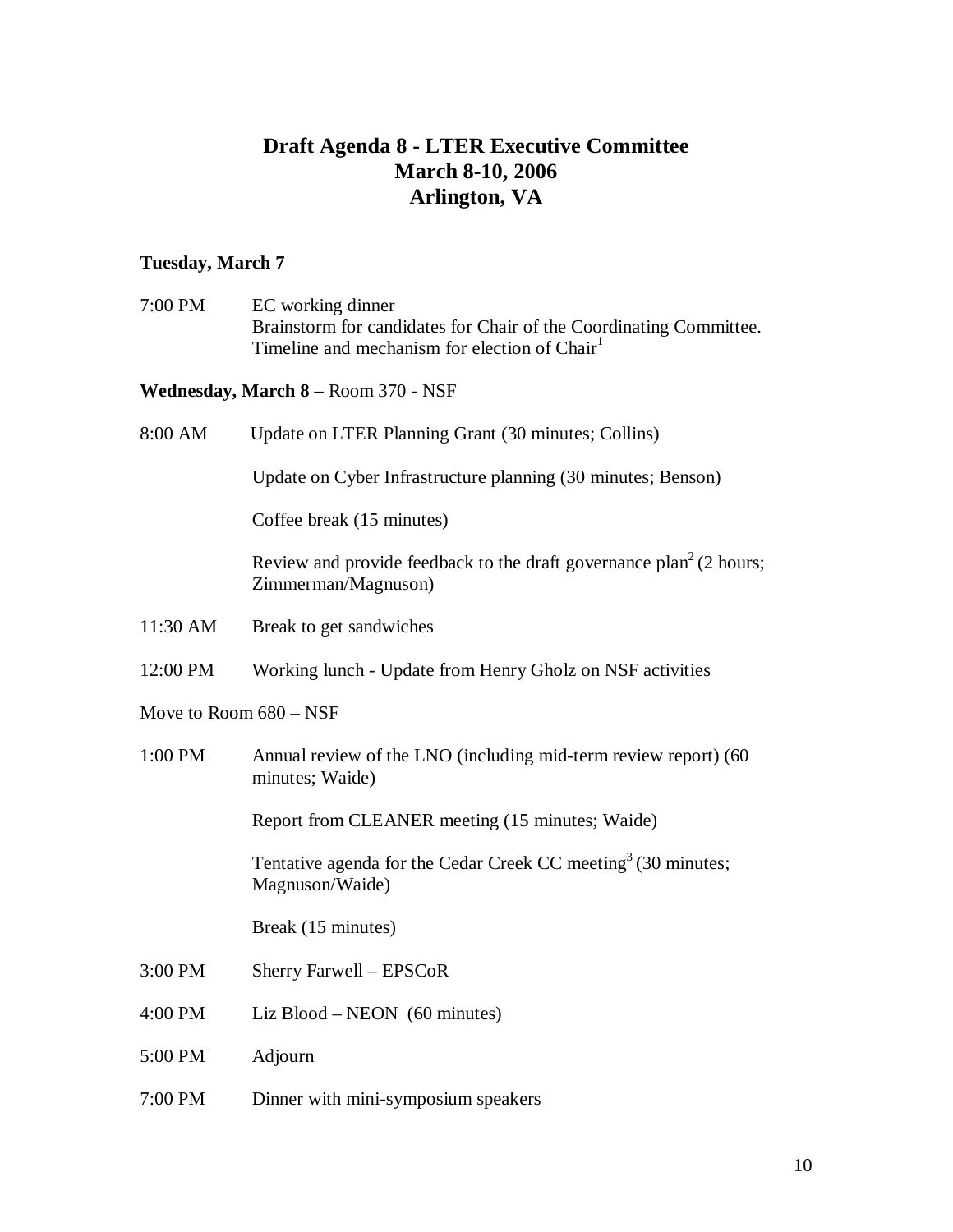## **Thursday, March 9**

| 8:30 AM                                       | Mini-symposium                                                                                                                                 |  |
|-----------------------------------------------|------------------------------------------------------------------------------------------------------------------------------------------------|--|
| 12:30 PM                                      | Working lunch with ARS representatives                                                                                                         |  |
| EC meets in Room 630 NSF beginning at 2:00 PM |                                                                                                                                                |  |
| 2:00 PM                                       | Meet with Jim Collins, AD for Biology                                                                                                          |  |
| 3:00 PM                                       | Meet with NSF Program Officers - Penny Firth, Martyn Caldwell,<br>Roberta Marinelli, Phil Taylor, Dave Campbell, Tom Baerwald (all<br>invited) |  |
| 4:00 PM                                       | Status of the All Scientists Meeting/review of Program Committee<br>$decisions5$ (30 minutes; Waide)                                           |  |
|                                               | EC comments on LNO performance $(30 \text{ minutes}; \text{Magnuson})$                                                                         |  |
| 5:00 PM                                       | Adjourn and departures                                                                                                                         |  |
| 7:00 PM                                       | Dinner with Hayden and Michener (invited)                                                                                                      |  |
|                                               |                                                                                                                                                |  |

# **Friday, March 10**

Possible briefing for Congressional staffers (with Robert Gropp)<sup>4</sup> (Magnuson and Waide)

### Action items

<sup>1</sup>Message to CC about elections; list of possible candidates

<sup>2</sup>Feedback to governance committee

<sup>3</sup>Draft agenda

<sup>4</sup>Plan for Congressional briefing

<sup>5</sup>Guidance for LNO and Program Committee

<sup>6</sup>Review report of LNO performance